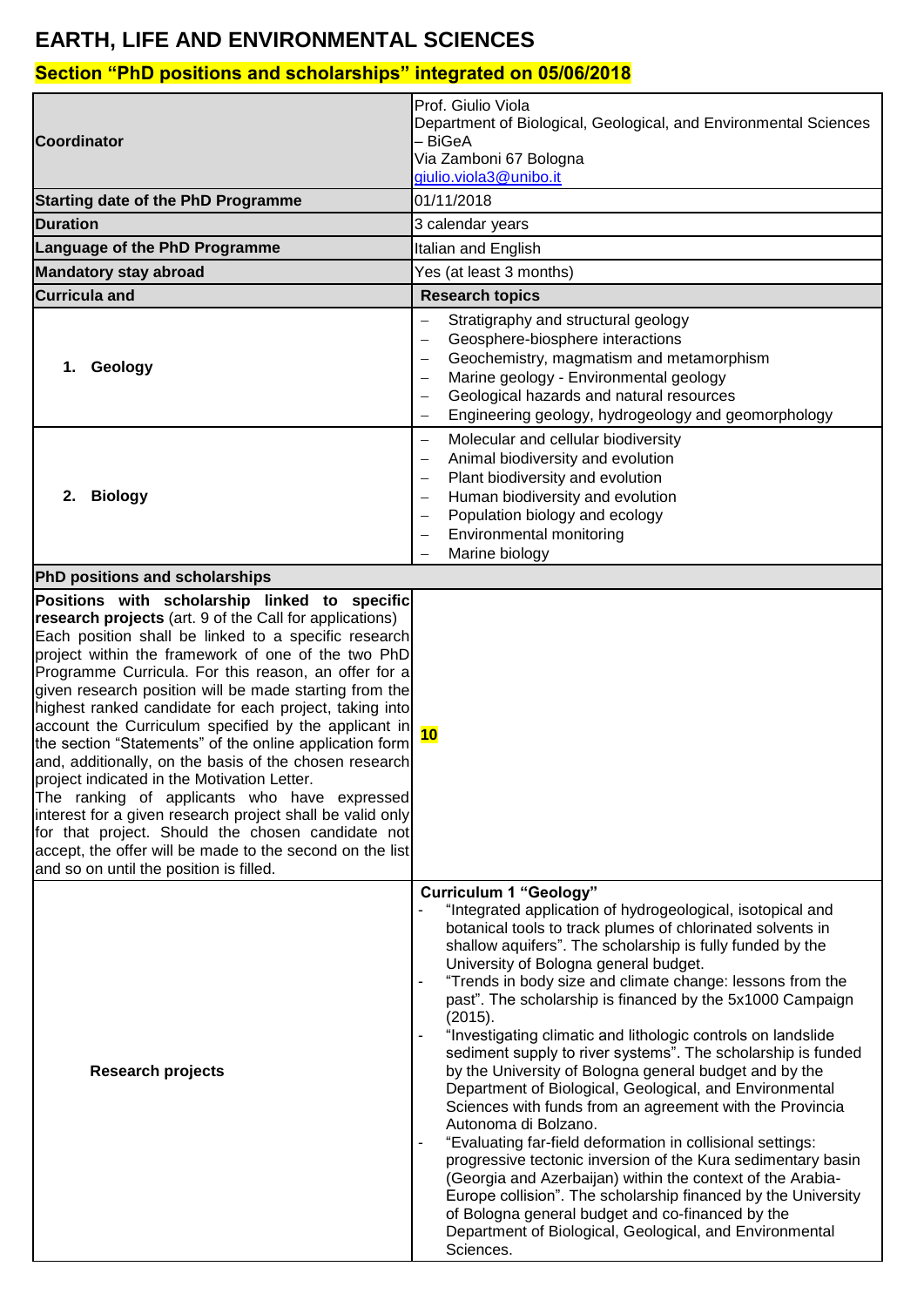|                        | "Integrated study of the tectonic brittle evolution of the Mid<br>Norwegian margin in selected key areas between Smøla and<br>Bømlo". The scholarship is totally funded by the Department<br>of Biological, Geological, and Environmental Sciences with<br>funds from an agreement with NGU - Geological Survey of<br>Norway.                                                                                                                                                                                                                                                                                                                                                                                                                                                                                                                                                                                                                                                                                                                                                                                                                                                                                                                                                                                                 |
|------------------------|-------------------------------------------------------------------------------------------------------------------------------------------------------------------------------------------------------------------------------------------------------------------------------------------------------------------------------------------------------------------------------------------------------------------------------------------------------------------------------------------------------------------------------------------------------------------------------------------------------------------------------------------------------------------------------------------------------------------------------------------------------------------------------------------------------------------------------------------------------------------------------------------------------------------------------------------------------------------------------------------------------------------------------------------------------------------------------------------------------------------------------------------------------------------------------------------------------------------------------------------------------------------------------------------------------------------------------|
|                        |                                                                                                                                                                                                                                                                                                                                                                                                                                                                                                                                                                                                                                                                                                                                                                                                                                                                                                                                                                                                                                                                                                                                                                                                                                                                                                                               |
|                        | <b>Curriculum 2 "Biology"</b><br>"Germ line specification in animals: comparative<br>transcriptomics and proteomics in Evo-Devo perspective".<br>The scholarship is fully funded by the University of Bologna<br>general budget.<br>"Dynamics of plant and cryptogam communities in high<br>$\overline{\phantom{a}}$<br>elevation landscapes under a global change scenario". The<br>scholarship is fully funded by the University of Bologna<br>general budget.<br>"Relationships between alrborne allergens and Environmental<br>Factors". The scholarship is funded by the University of<br>Bologna general budget and co-financed by the Department<br>of Biological, Geological, and Environmental Sciences with<br>funds from the POR FESR and "Made in Italy" Programmes.<br>"Environmental-DNA in risk assessment and decision making<br>$\overline{\phantom{a}}$<br>processes of harmful species management in the agri-food<br>sector, hydraulic safety and biodiversity conservation"-<br>scholarship financed by Regione Emilia-Romagna within the<br>program "Alte Competenze per la ricerca, il trasferimento<br>tecnologico e l'imprenditorialità".<br>"Development of biomimetic surfaces for the eco-compatible<br>$\overline{\phantom{a}}$<br>design of port seawalls and other maritime infrastructures" - |
|                        | scholarship financed by Regione Emilia-Romagna within the                                                                                                                                                                                                                                                                                                                                                                                                                                                                                                                                                                                                                                                                                                                                                                                                                                                                                                                                                                                                                                                                                                                                                                                                                                                                     |
|                        | program "Alte Competenze per la ricerca, il trasferimento<br>tecnologico e l'imprenditorialità".                                                                                                                                                                                                                                                                                                                                                                                                                                                                                                                                                                                                                                                                                                                                                                                                                                                                                                                                                                                                                                                                                                                                                                                                                              |
| Admission requirements |                                                                                                                                                                                                                                                                                                                                                                                                                                                                                                                                                                                                                                                                                                                                                                                                                                                                                                                                                                                                                                                                                                                                                                                                                                                                                                                               |

## **Admission requirements**

Please, see art. 2 of the Call for applications

**Mandatory documents to be attached to the application** 

Please, see art. 3 of the Call for applications

**Further qualifications that may be attached to the application, if in possession of the applicant** (only qualifications attested by documents drawn up in Italian, English, French, German and Spanish shall be considered as valid and assessed by the Admission Board)

- Abstract of the second cycle master's degree thesis. Undergraduate applicants may submit the draft of the thesis approved by their supervisor (please, note that abstract cannot exceed 5.000 characters, including spaces and formula possibly used. The above figure does not include: the title of thesis, the outline, and images such as graphs, diagrams, tables etc. - where present);
- No more than 2 reference letters signed by Italian and international academics and professionals in the research field, which do not belong to the Admission Board, attesting the suitability of the applicant and his/her interest for the scientific research.

Please, note that the above letters cannot be uploaded by the applicants. When filling the online application form on [http://studenti.unibo.it,](http://studenti.unibo.it/) applicants will be only allowed to provide the email addresses of their chosen referees. The latter shall receive an email from the University of Bologna providing them with the instructions for uploading their recommendation letters. Only letters in pdf format submitted before the deadline of the Call shall be accepted.

- Motivational letter. This has to include the personal and professional motivations prompting the applicant to apply to the PhD Programme and the relevant experience and skills, that make the applicant suitable for the specific PhD Programme (3000 characters maximum, including spaces).
- List of publications (monographs, articles published on scientific journals).
- List of other minor publications (conference papers, volume chapters, etc.).
- List of abstracts and posters presented at national and international conferences, etc.
- Professional Master courses completed in Italy (1st or 2nd level) relevant to the PhD Programme.
- Postgraduate vocational training programmes/specialisation programmes relevant to the PhD Programme.
- Summary of the thesis defended within the framework of Specialization Schools. The summary cannot exceed 5000 characters.
- Teaching activity carried out at university level.
- Research activity of any kind whether basic, applied, etc. carried out in any capacity, including when covered by research grants, and as a staff member of research projects.
- Work experience
- Vocational internships
- Curricular and non-curricular training and guidance internships
- Study periods completed outside the applicant's home country (e.g. Erasmus programme or other similar mobility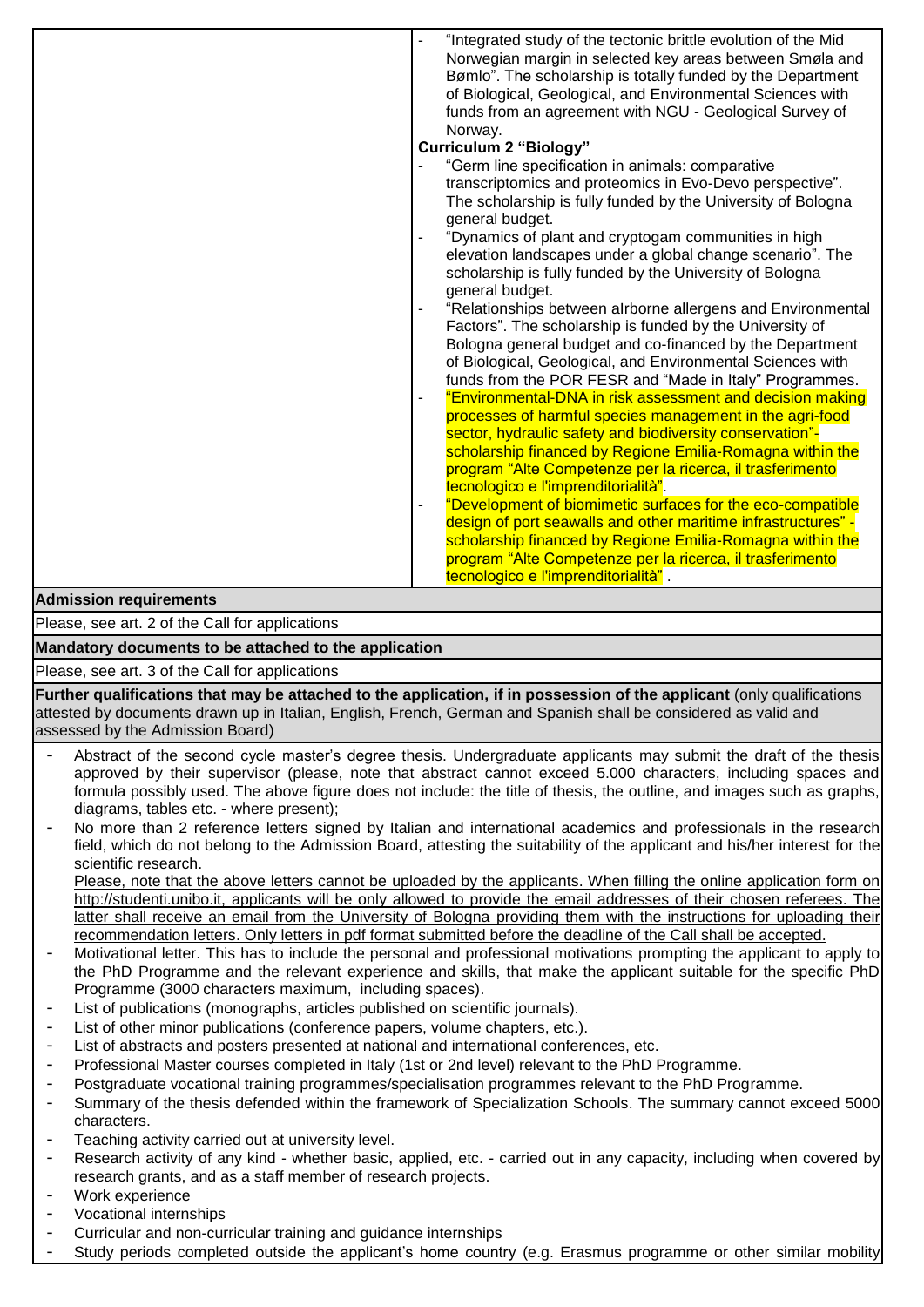programmes). Other qualifications attesting the suitability of the applicants (scholarships, prizes, etc). **Admission exams** (art. 4 of the call for applications) **Examination type Schedule** (please, note that applicants **Examination results publication** (please, note that applicants shall not receive any communication concerning the exams schedule) shall not receive any communication concerning the publication of results) **Evaluation of the qualifications**  Non-presential. The results of the evaluation of qualifications shall be made available online starting from **07/06/2018** at the page [http://studenti.unibo.it](http://studenti.unibo.it/) (please, select "summary of the requests in progress" - "see detail" and open the pdf file "risultati valutazione titoli") **Oral examination Date 25/06/2018** In case that the oral examination cannot be completed in one day due to the large number of applicants, the oral exam schedule shall be made available at the webpage [http://studenti.unibo.it](http://studenti.unibo.it/) together with the results of the evaluation of qualifications The results of the oral examination shall be available on the webpage [http://studenti.unibo.it](http://studenti.unibo.it/) starting from **28/06/2018** (please, select "summary of the requests in progress" - "see detail" and open the pdf file "risultati prova orale") **Place** Bologna - Via Selmi 3 Dipartimento di Scienze Biologiche, Geologiche e Ambientali Sala Lauree - secondo piano **Time** 10 a.m. Pursuant to art. 4 of the call for applications, applicants regularly residing abroad can ask to take the exam remotely by using videoconferencing facilities (e.g. Skype). Please, for further details refer to the relevant provision laid down in the Call for applications. **Evaluation criteria** Points will be allocated to applications out of a total of 100 on the basis of the following weighting: **1. Qualifications**  Minimum for admission to the oral exam: 30 points Maximum: 50 points Only qualifications relating to the last 5 years shall be taken into consideration, with the exception of the University Degree (Diploma di laurea). Please, note that qualifications must be relevant to the PhD Programme. Points shall be allocated on the basis of the following criteria: - Graduation final mark. Undergraduates shall be evaluated on the basis of the Weighted Average Mark (WAM): max 30 points Publications: max 5 points Motivation letter: max 10 points Reference letter and other qualifications: max 5 points **2. Oral examination** Minimum for inclusion in the final ranking list: 30 points Maximum: 50 points The oral examination is intended to assess the suitability of the applicant to pursue scientific research as well as his/her general knowledge of research themes pertaining to the Curricula covered by the PhD Programme. During the oral examination, the applicant's knowledge of the following foreign language shall be assessed: English. The oral examination is carried out in Italian or in English. Points relating to the oral examination shall be allocated on the basis of the following criteria: Knowledge of foreign languages: max 10 points - General knowledge of issues connected to the PhD programme: max 40 points

Possible evaluation sub-criteria shall be made available on http://studenti.unibo.it (select: "summary of the requests in progress" - "see detail" and open the pdf file named "sub-criteri di valutazione").

## **Final ranking list and enrolment** (arts.6 and 7 of the call for applications)

Only after the publication of the results relating to the oral exam, the final ranking list shall be available at the page [http://studenti.unibo.it.](http://studenti.unibo.it/) In the section "Summary of the requests in progress", the status of the application submitted shall be "Final ranking list available". A click on "See detail", will open the webpage where the pdf file "Graduatoria" can be downloaded (at the bottom of the page).